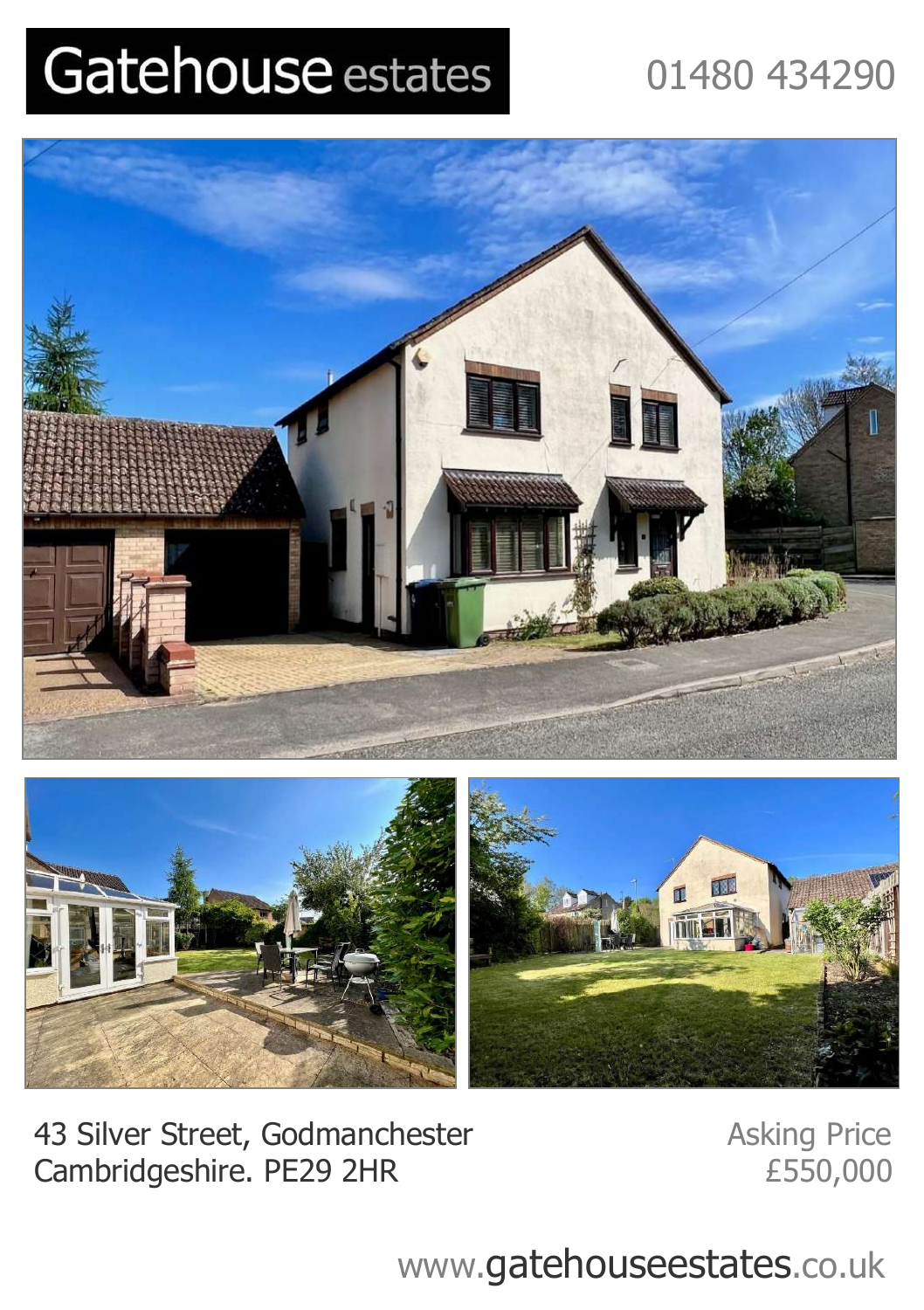Located in one of the most desirable parts of Godmanchester on a corner plot close to the amenities and open countryside. This detached family home offers an entrance hall, cloakroom, kitchen/breakfast room, lounge/dining room, a conservatory, four double bedrooms, a family bathroom and an en-suite shower room. There are gardens to the front & rear, a driveway and garage.

Full details

The front door leads to an entrance hall with radiator, window to the front, stairs to the first floor with storage cupboard under and doors to the kitchen/breakfast room, lounge/dining room and cloakroom.

Cloakroom Window to the side, WC, wash hand basin and a towel radiator.

Kitchen/Breakfast Room - 4.93m x 4.25m (16'2 x 13'11) + bay The kitchen is fitted with a range of base, wall & drawer units with sink & drainer, an integrated oven & grill with 5 ring gas hob and extractor over, plumbing for a washing machine & dishwasher, space for a fridge/freezer, there is a bay window to the front, a window and door to the side, a radiator and a door to the lounge/dining areas.

Lounge/Dining Room  $-7.90$ m x 3.56m (25'11 x 11'8) max

The sitting room area has a fireplace, a radiator and French doors with side windows overlooking the patio area of the back garden. The dining area has a further radiator and French doors to the conservatory.

Conservatory –  $3.15m \times 3.00m$  (10'4 x 9'10) Brick base and glass roof with windows to all sides and French doors to the garden.

First Floor Landing Window to the side, doors to the bedrooms, bathroom and loft access.

Bedroom One – 4.17m x 3.66m (13'8 x 12'0) max Window to the rear, radiator, built in wardrobes and a door to the en-suite.

En-suite Shower Room Shower enclosure, WC, wash basin, towel radiator and a window to the side.

Bedroom Two – 3.66m x 2.70m (12'0 x 8'10) max Window to the rear, radiator and a built in wardrobe.

Bedroom Three – 3.92m x 3.30m (12'10 x 10'10) Window to the front, radiator and a built in wardrobe.

Bedroom Four – 3.92m x 3.30m (12'10 x 8'10) Window to the front, radiator and a built in wardrobe.

Bathroom

P-shaped bath with shower over and curved screen, WC, was basin, towel radiator, window to the side and a door to the shelved airing cupboard.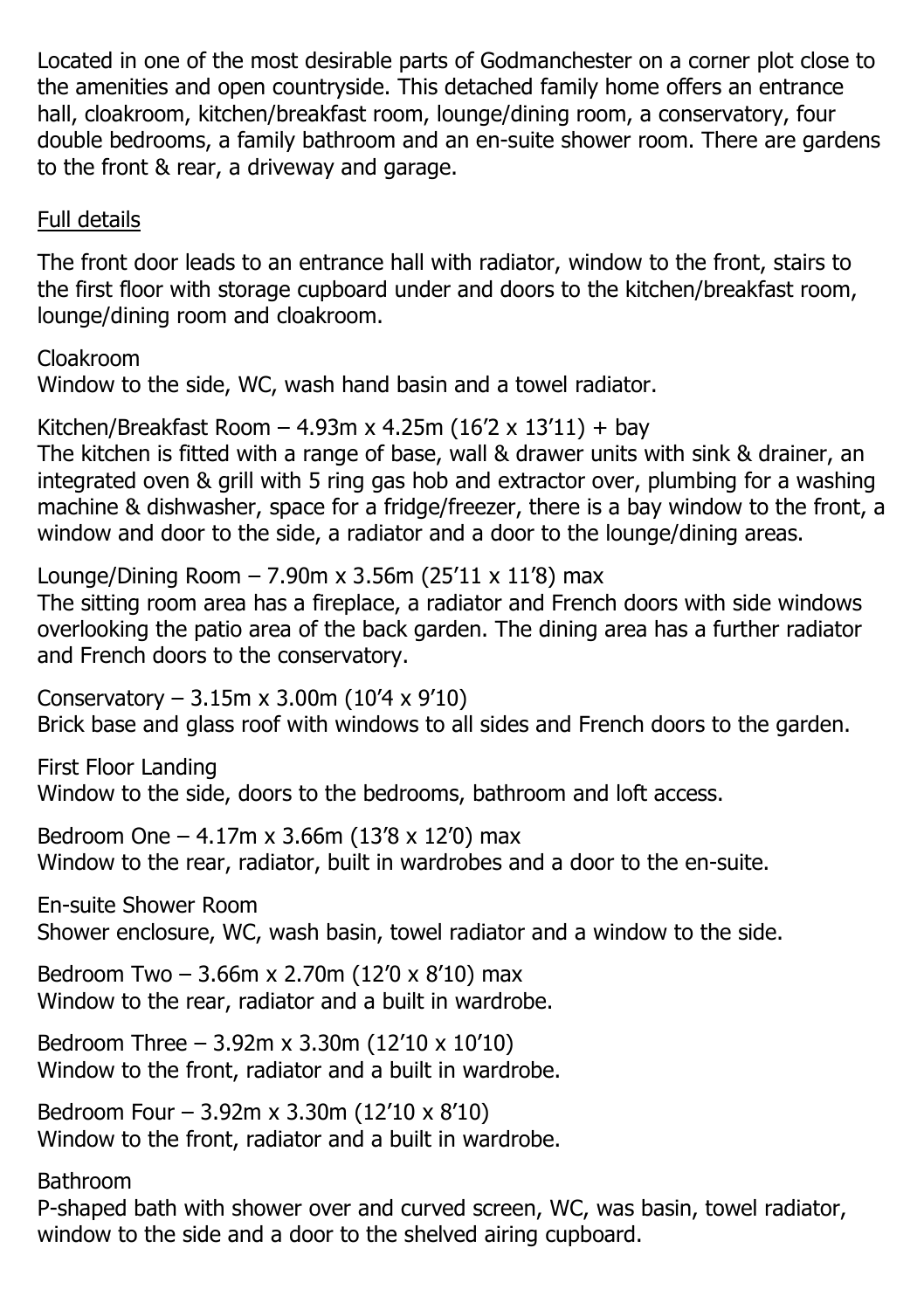## Outside

To the front of the house is a garden, driveway to the garage and gated side access to the back garden which is lain mainly to lawn with a patio area.











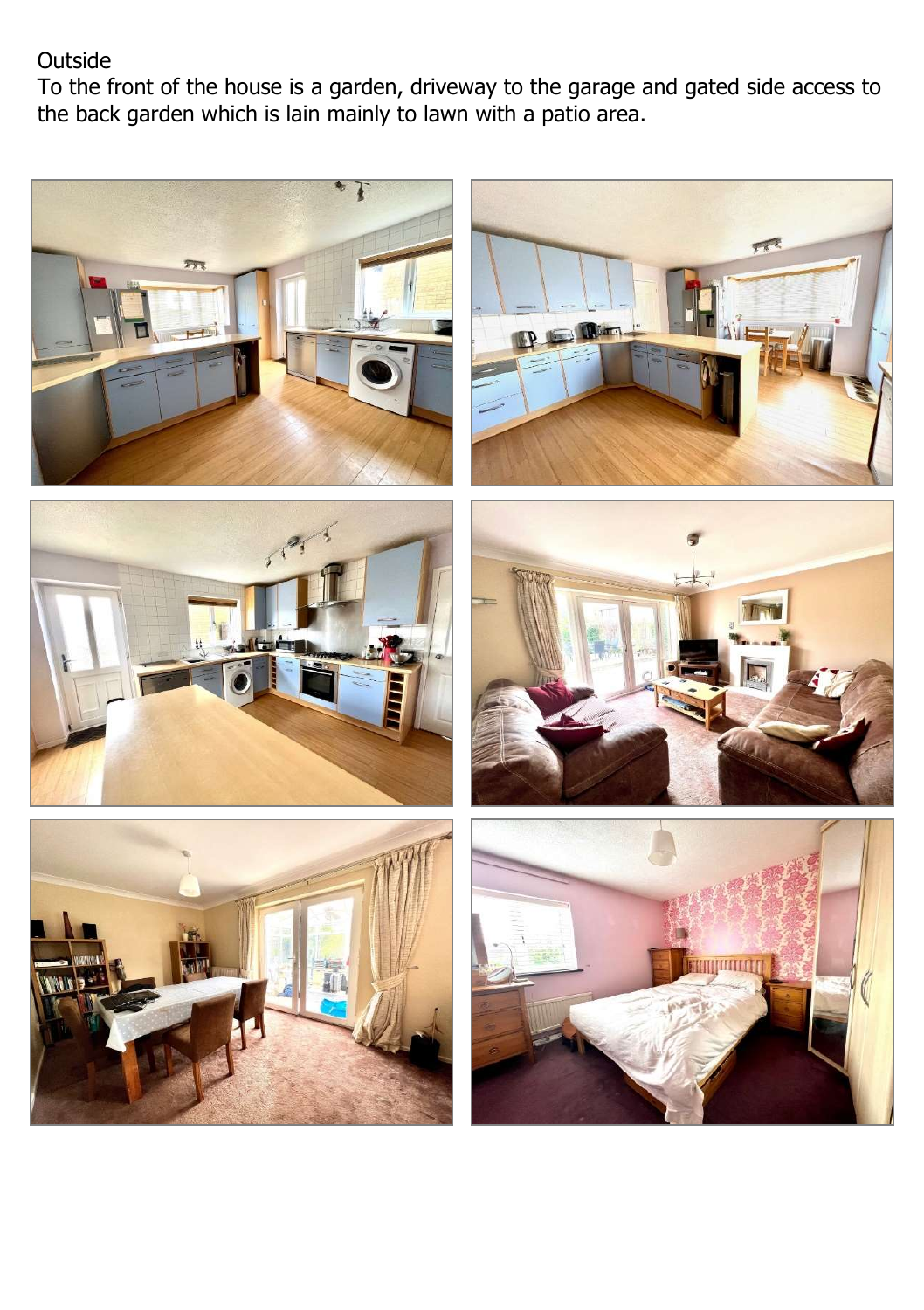

EPC link: https://find-energy-certificate.service.gov.uk/energy-certificate/2448-4043- 7229-4016-3994

Council Tax Band: E

Video Tour link: https://youtu.be/xVaA-vPTVrw